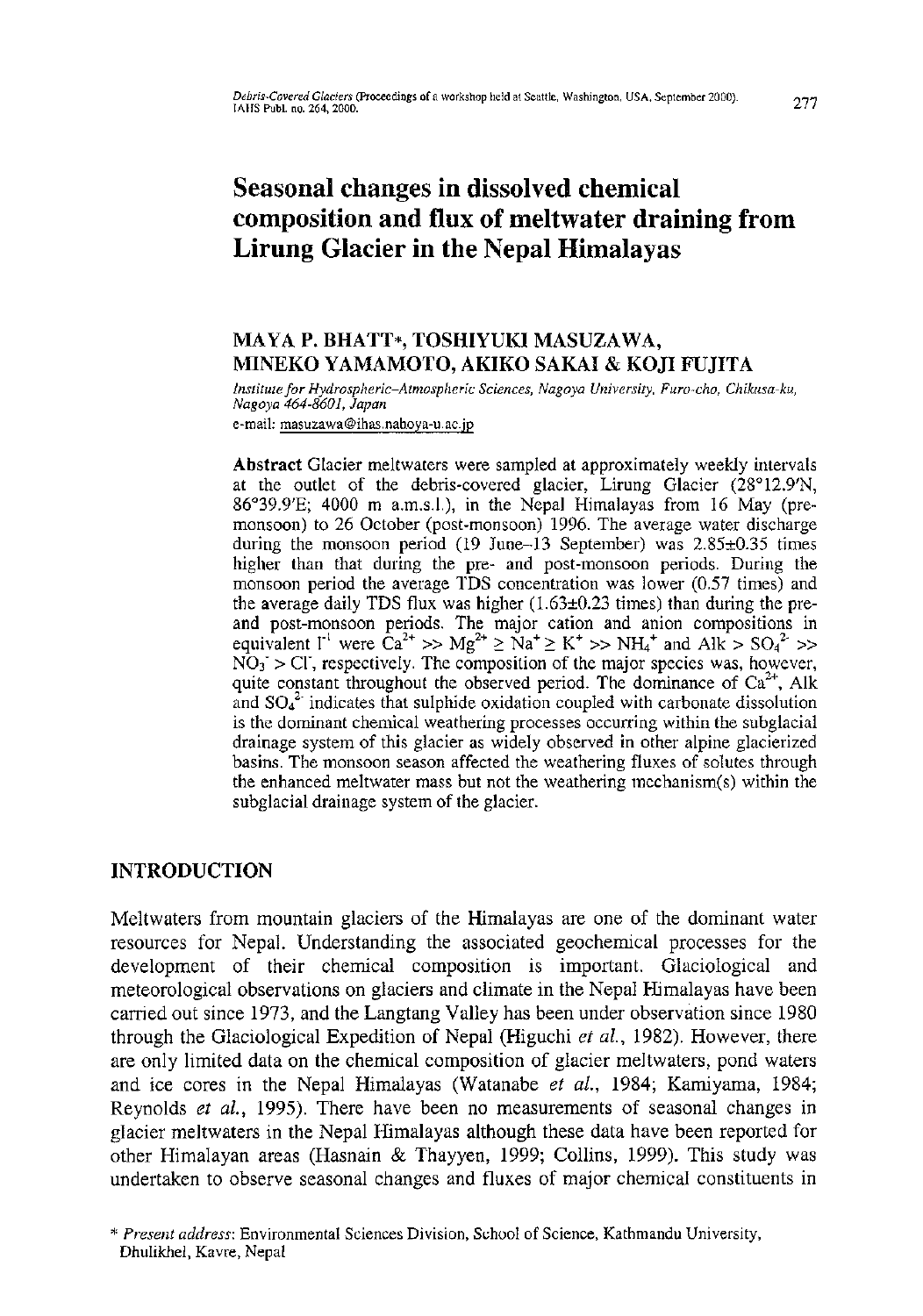glacier meltwaters from the debris-covered glacier, Lirung Glacier. Data acquired through the pre- to post-monsoon season indicate that the principal weathering processes controlling the chemical composition of the glacier meltwaters is sulphide oxidation coupled with carbonate dissolution as widely observed in other alpine glacierized basins. The effect of surface debris cover on the chemical composition of discharge waters seems to be not significant.

### STUDY AREA

Lirung Glacier (28°12.9'N, 86°39.9'E) is located 60 km north of Kathmandu in the Langtang Valley and is the headwater area of the Langtang-Narayani River system. Figure 1 shows a topographical map of Lirung Glacier basin (Sakai *et al,* 1997). The



Fig. 1 Topographic map of Lirung Glacier basin in the Nepal Himalayas (after Sakai *etal,* 1997).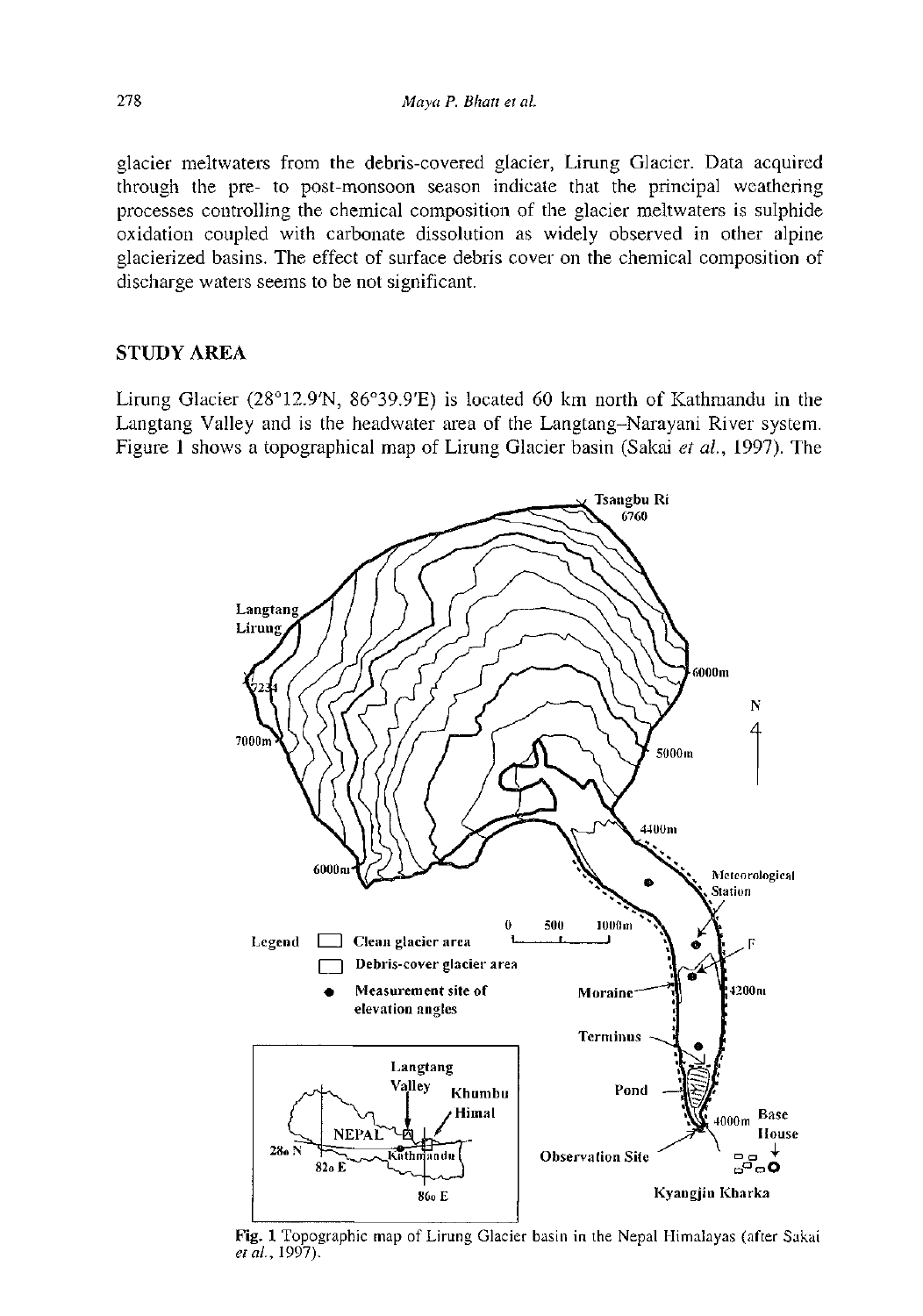altitude of the Lirung Himal is 7234 m and the lowest point of the basin, the outlet, is 4000 m a.m.s.l. The total area of the drainage basin is 13.8  $km^2$ , of which 33% is steep bedrock walls, 16% debris-covered glacier and the remaining 51% debris-free ice (Fukushima *et al,* 1987). Geologically, the Langtang Lirung area lies in a complex transition zone between the High Himalayan metasediments (south) and the Tethyan sedimentary series (north). The lithology mainly consists of high-grade metamorphic rocks with traces of igneous rocks including migmatites, gneisses, schists, phyllites and granites (Inger & Harris, 1992).

#### MATERIALS AND METHODS

Discharge waters were sampled at approximately weekly intervals from 16 May to 26 October 1996 at the outlet of Lirung Glacier (Fig. 1), as a part of the Cryosphere Research Expedition in the Himalayas in 1996 (Nakawo *et al,* 1997; Fujita *et al,*  1997; Sakai *et al,* 1997). Hourly measurements of physical variables and tri-hourly sampling for chemical analyses were carried out for 30 h on 30-31 May and 29-30 September 1996 at the outlet to examine diurnal changes. Discharge at the outlet was observed from 8 May to 25 October 1996 except for a period from 29 June to 5 July (Sakai *et al,* 1997). Daily precipitation was observed at the debris-covered area of Lirung Glacier ( $P_{LR}$ ; 4190 m a.m.s.l.) and at Kyanjing Base House ( $P_{RH}$ ; 3880 m a.m.s.l.; Fig. 1). Meteorological variables were measured during the same calendar interval in 1996 (Fujita *et al,* 1997).

Each water sample was filtered with a pre-weighed 25-mm or 47-mm GELMAN Supor polyethersulfone filter with a  $0.2$ - $\mu$ m pore size by using a hand vacuum pump or a syringe just after sampling. The filter with the residue was stored in a petrislide. The filtrate was stored in a pre-washed Milli-Q-water-filled 50-ml polyethylene (PE) bottle for major species analyses (non-acidified) and a pre-washed 50-ml PE bottle filled with ultra-pure water prepared by sub-boiling distillation and added 0.5 ml of 6M HC1 for PO4-P and trace element analyses (acidified). The non-acidified samples were stored in a refrigerator and the acidified samples at room temperature until chemically analysed. Air temperature, water temperature, electrical conductivity (EC; Horiba B-173) and pH (Horiba B-212) of discharge waters were measured at the time of sampling.

Analytical methods used for the water samples were as follows: Suspended sediment (SS) was weighed with the filter after drying in a vacuum oven at 60°C for 48 h. Major cations (Na<sup>+</sup>, K<sup>+</sup>, Mg<sup>2+</sup>, Ca<sup>2+</sup> and NH<sub>4</sub><sup>+</sup>) and anions (Cl<sup>-</sup>, NO<sub>2</sub><sup>-</sup>, NO<sub>3</sub><sup>-</sup> and  $SO_4$ <sup>2</sup>) were determined by cation (DIONEX DX-100) and anion (DIONEX QIC) chromatography, respectively, relative to IAPSO international standard seawater as well as to standard solutions prepared from analytical reagents. Alkalinity (Alk) was determined by acid titration, and dissolved silica  $(SiO<sub>2</sub>)$  and  $PO<sub>4</sub>-P$ spectrophotometrically (Hitachi 124) by the standard molybdenum blue methods. Detection limits for SS and Alk were 1 mg  $l^{-1}$  and 1 µequivalent (µeq)  $l^{-1}$ , respectively, and analytical errors were  $\langle 2\%$  for CI, NO<sub>3</sub>, SO<sub>4</sub><sup>2</sup>, Na<sup>+</sup>, K<sup>+</sup>, Mg<sup>2+</sup>, Ca<sup>2+</sup> and SiO<sub>2</sub>,  $\langle 4\%$  for NH<sub>4</sub><sup>+</sup> and  $\langle 5\%$  for PO<sub>4</sub>-P. The analysis of a few blank solutions kept in washed PE bottles, which were carried to Nepal and then back to Japan, indicated that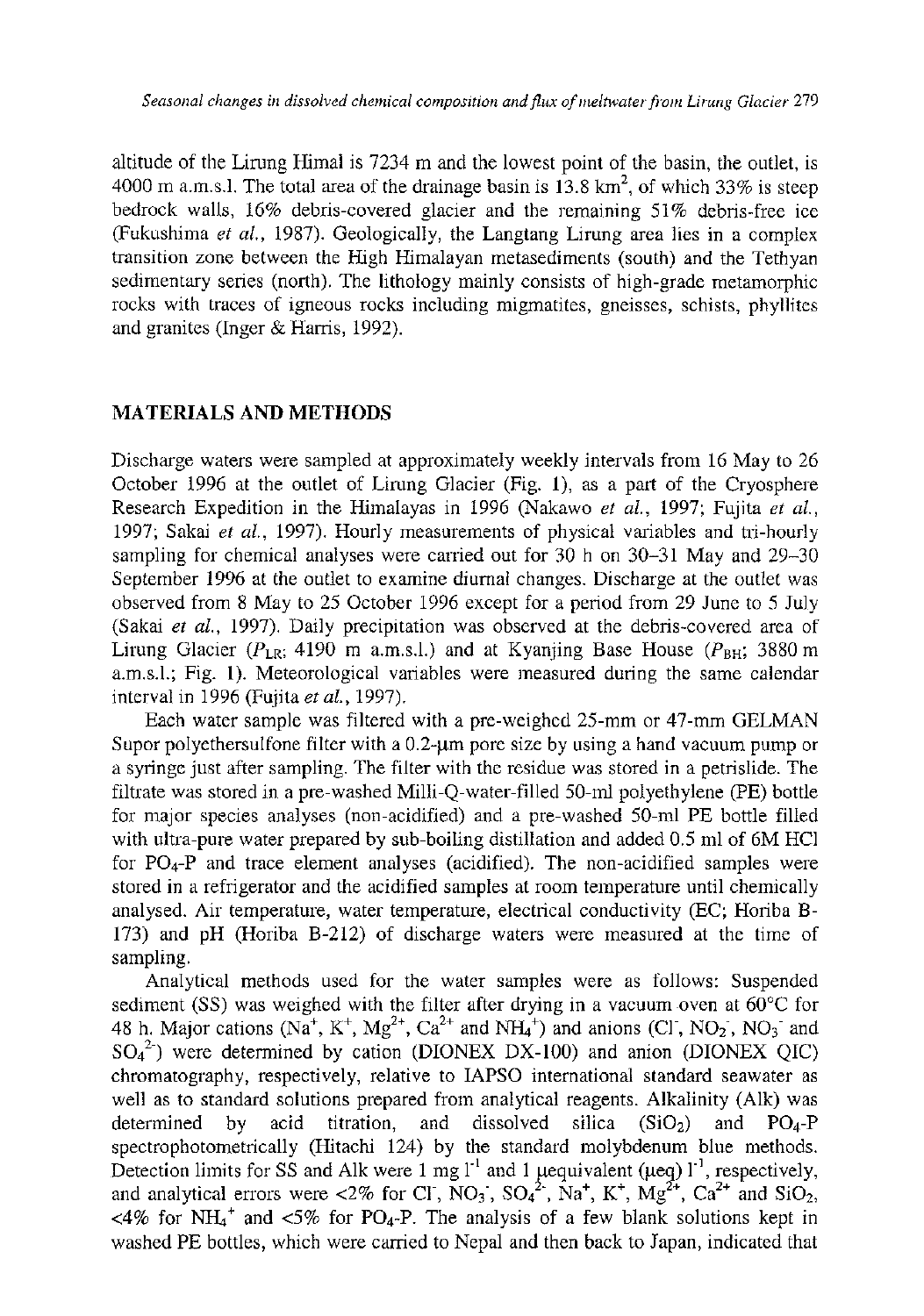contamination of these chemical species was negligibly small during the processes of storage and transportation.

#### RESULTS AND DISCUSSION

Physical variables and chemical composition of the discharge waters are listed in Table 1 and shown in Figs 2 and 3. The monsoon season in 1996 was from 19 June (Julian day 170) to 13 September (Julian day 257) according to the precipitation data (Fujita *et al,* 1997).

Two 30-h periods of hourly observations, one in May and one in September 1996, showed that discharge maxima occurred in the evening and minima in the morning. The ratios of maximum to minimum discharge were 1.38 and 2.13, respectively. Trihourly variations in concentrations and relative proportions of major dissolved species were, however, small compared with the large variation in discharge.

The concentrations of all measured dissolved species were lower during the monsoon period than those in the pre- and post-monsoon periods (Fig. 3). Conversely, daily discharge fluxes of these species were higher during the monsoon period than those in the pre- and post-monsoon periods (Fig. 4). The major cation and anion compositions in eq  $l^1$  (Fig. 3) are  $Ca^{2+} >> Mg^{2+} \geq Na^+ \geq K^+ >> NH_4^+$  and Alk  $> SO_4^2$ .  $>> NO_3 > Cl$ , respectively, and  $Ca^{2+}$ , Alk, most of which is as  $HCO_3$ , and  $SO_4^{2-}$  are the dominant ions.

For discussion below, the observation period is divided into three periods, pre- (9 May to 18 June; 41 days), actual (87 days) and post- (14 September to 25 October; 42 days) monsoon. Averages calculated and discussed below refer to these intervals.

Precipitation over Lirung Glacier basin *(PLG)* is estimated based on altitude dependency of precipitation and area fractions for altitude zones (Rana *et al,* 1997) as a function of  $P_{BH}$  (Fujita *et al.*, 1997). The  $P_{LG}$  value is separated into precipitation as snow  $(P_{SN})$  and that as rain  $(P_{RA})$  based on an air temperature of  $2^{\circ}C$  (Ageta *et al.*, 1980) set at an altitude estimated from the daily air temperature observed at Kyanjing Base House (Fujita *et al.*, 1997) and a laps rate of  $-0.6^{\circ}$ C per 100 m. Cumulative  $P_{\text{LG}_b}$  $P_{\rm SN}$  and  $P_{\rm RA}$  values for the pre-, actual and post-monsoon periods in 1996 are given in Table 2. The estimated average percentages of  $P_{SN}$  relative to  $P_{LG}$  are 89, 69 and 89% for the pre-, actual and post-monsoon periods, respectively. Cumulative precipitation through the observed period (170 days) was 852 mm and accounts for 36% of cumulative discharge (2344 mm; Table 2). Since most of the annual precipitation and melting occur during this period, this suggests a strongly negative mass balance for Lirung Glacier similar to observations at Glacier AX010 in the east Nepal Himalayas (Kadota *etal,* 1997).

Discharge ( $V_D$ ) is given by the sum of meltwater ( $V_M$ ) and rain ( $V_{RA}$ ). Evaporation can be neglected due to very low temperature (Fukushima *et al,* 1987). Changes in water storage are unknown, but are assumed to be negligible. Average concentration of species *i* in meltwater as a result of chemical weathering within the glacier system  $(C_M)$  is estimated by using a mass balance equation:

$$
C_{\text{M}i} = (V_{\text{D}} C_{\text{D}i} - V_{\text{RA}} C_{\text{RA}i})/V_{\text{M}}
$$
\n
$$
\tag{1}
$$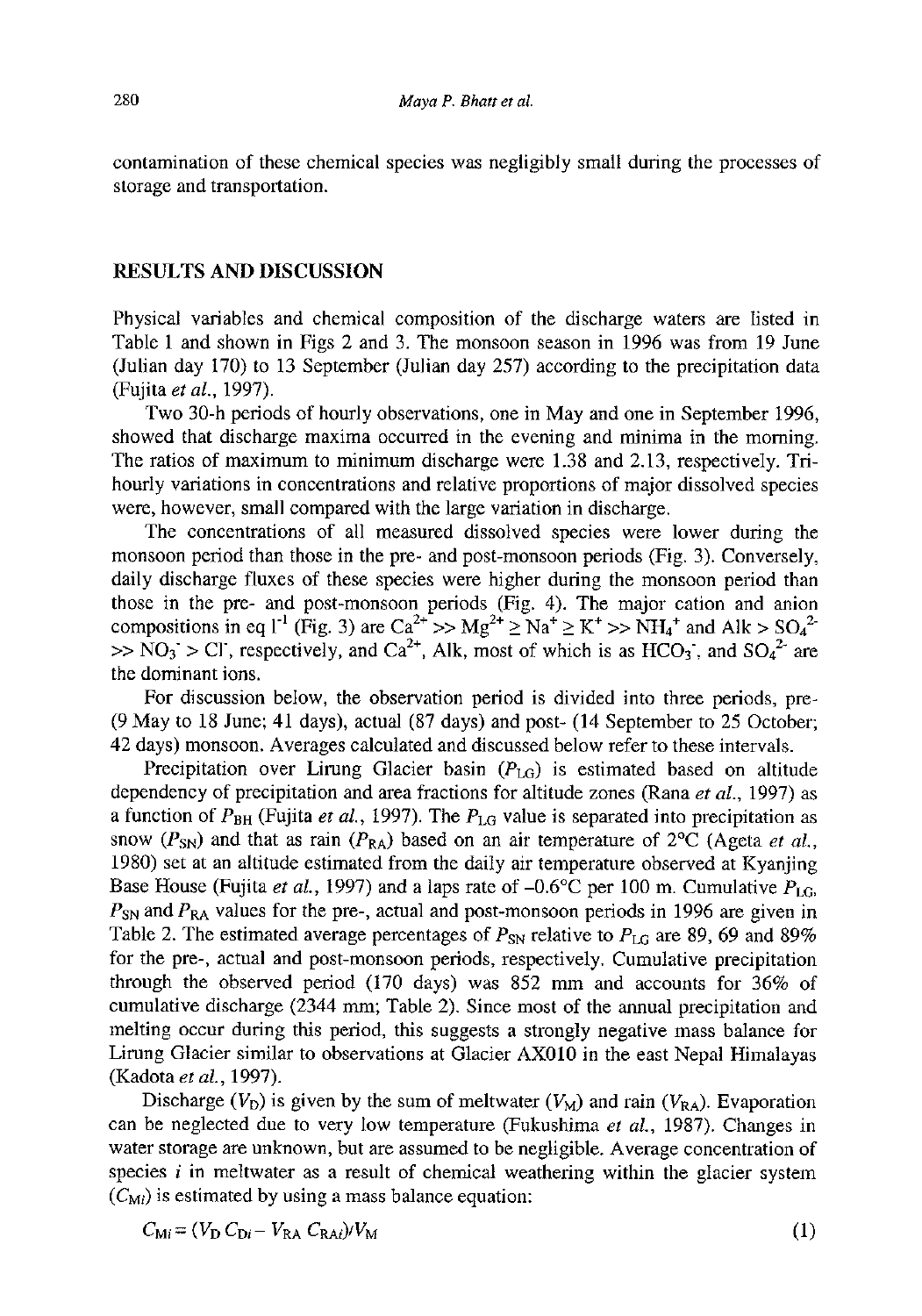| Name Date |                          | Time                  | day | Julian Discharge* T.<br>$(10^3)$ | (°C)                     | $T_{w}$<br>(C) | pH                       | EC<br>$(\mu S)$ | SS.                   | Na<br>(umol | NH <sub>a</sub><br>(umol | K<br>(umol | Mg<br>(µmol | Ca<br>(umol | CI<br>(µmol      | NO.<br>(umol            | SO <sub>4</sub><br>$(\mu$ mol | PO <sub>4</sub><br>Alk<br>(umol         |       | SiO <sub>2</sub><br>(µmol | ΣAnion ΣCation |                                             |
|-----------|--------------------------|-----------------------|-----|----------------------------------|--------------------------|----------------|--------------------------|-----------------|-----------------------|-------------|--------------------------|------------|-------------|-------------|------------------|-------------------------|-------------------------------|-----------------------------------------|-------|---------------------------|----------------|---------------------------------------------|
|           |                          |                       |     | $m$ day <sup>1</sup> )           |                          |                |                          | cm <sup>1</sup> | (mg1)                 | $1^{-1}$    | $\Gamma$ )               | $1^4$      | $\Gamma$    | $1^{4}$     | $1^{4}$          | $\Gamma$ <sup>1</sup> ) | ٣,                            | $(\mu$ eq $\lceil \cdot \rceil) \rceil$ |       | $l^{\prime}$ )            |                | $(\mu$ eq $\Gamma'$ ) $(\mu$ eq $\Gamma'$ ) |
| $LO-1$    | 16/5/96                  | 14:55 137             |     | 74.8                             | 11.7                     | 7.1            | $\sim$                   | 38              |                       | 40.1        | 0.5                      | 27.2       | 21.3        | 160.5       | 5.0              | 24.6                    | 71.0                          | 217                                     | 0.02  | 47.4                      | 388            | 431                                         |
| $LO-2$    | 17/5/96                  | 11:00 138             |     | 66.4                             | 9.4                      | 5.1            | 7.2                      | 28              | $\blacksquare$        | 37.8        | 0.4                      | 27.7       | 20.4        | 154.3       | 4.5              | 24.1                    | 67.4                          | 213                                     | 0.02  | 46.0                      | 376            | 415                                         |
| LO-3      | 17/5/96                  | 16:00                 | 138 | 66.4                             | 6.9                      | 5.0            | 7.1                      | 28              | $\tilde{\phantom{a}}$ | 38.6        | 0 <sub>0</sub>           | 27.1       | 20.8        | 158.8       | 4.2              | 25.1                    | 69.0                          | 245                                     | 0.05  | 47.6                      | 413            | 425                                         |
| LO-4      | 18/5/96                  | 08:00 139             |     | 75.2                             | 5.4                      | 0.7            | $\sim$                   | 34              | $\sim$                | 36.9        | 00                       | 27.1       | 20.3        | 152.9       | 4.1              | 24.5                    | 65.8                          | 201                                     | 0.01  | 45.6                      | 362            | 410                                         |
| $LO-5$    | 22/5/96                  | 08:35 143             |     | 70.3                             | $\overline{\phantom{0}}$ | 1.7            | 7.9                      | 47              | 148                   | 38.2        | 04                       | 26.5       | 20.9        | 152.6       | 5.4              | 25.8                    | 68.0                          | 192                                     | 0.01  | 46.8                      | 359            | 412                                         |
| LO-6      | 22/5/96                  | 15:10 143             |     | 70.3                             |                          | 5.6            | 8.1                      | 50              | 42                    | 40.3        | 1.9                      | 26.7       | 21.2        | 154.7       | 7.2              | 25.6                    | 68.2                          | 204                                     | 0.07  | 47.3                      | 374            | 421                                         |
| $LO-7$    | 23/5/96                  | 17:30 144             |     | 62.3                             |                          | ٠              | 7.3                      | 43              | 97                    | 35.5        | 4.8                      | 24.9       | 19.6        | 145.2       | 4.4              | 25.2                    | 64.1                          | 192                                     | 0.02  | 45.0                      | 350            | 395                                         |
| LO-8      | 26/5/96                  | 09:30 147             |     | 120.9                            |                          | 2.9            | 6.4                      | 30              | 375                   | 28.2        | 2.2                      | 23.2       | 14.1        | 107. l      | 7.6              | 21.9                    | 42.1                          | 145                                     | 0.02  | 32.5                      | 259            | 296                                         |
| LO-9      | 29/5/96                  | 08:05 150             |     | 91.0                             |                          | $\blacksquare$ | 7.3                      | 33              | 308                   | 34.3        | 5.6                      | 23.0       | 14.5        | 112.2       | 12.0             | 21.6                    | 44.0                          | 151                                     | 0.07  | 32.2                      | 273            | 316                                         |
|           | LO-10 30/5/96            | 09:00 151             |     | 76.4                             |                          | 3.6            | 7.1                      | 34              | 158                   | 28.8        | 1.0                      | 22.1       | 15.7        | 1201        | 5.0              | 24.5                    | 50.0                          | 160                                     | 0.05  | 36.7                      | 290            | 324                                         |
|           | LO-18 31/5/96            | 09:00 152             |     | 67.0                             |                          | 1.3            | 7.8                      | 37              | 93                    | 30.8        | 0.3                      | 22.7       | 17.3        | 129.6       | 4.6              | 25.2                    | 55.8                          | 158                                     | 0.09  | 40.0                      | 299            | 348                                         |
|           | LO-21 02/6/96            | 09:35 154             |     | 62.6                             |                          |                | 7.6                      | 42              | 93                    | 35.3        | 0.4                      | 23.2       | 18.9        | 140.9       | 4.2              | 26.5                    | 61.3                          | 178                                     | 0.00  | 44.9                      | 331            | 379                                         |
|           | LO-22 04/6/96            | 09:00 156             |     | 61.9                             |                          | 1.6            | 8.2                      | 47              | 48                    | 44.5        | 0.6                      | 26.3       | 22.0        | 160.3       | 7.0              | 26.2                    | 71.9                          | 204                                     | 0.00  | 49.9                      | 381            | 436                                         |
|           | LO-23 06/6/96            | 13:30 158             |     | 70.8                             |                          |                | 7.6                      | 52              | 218                   | 51.7        | 04                       | 28.8       | 23.8        | 174.1       | 8.3              | 24.8                    | 80.6                          | 235                                     | 0.00  | 56.6                      | 429            | 477                                         |
|           | LO-24 12/6/96            | 08:15 164             |     | 105.4                            | 11.6                     | 2.5            |                          | 27              | 101                   | 26.9        | 0.0                      | 20.4       | 15.3        | 114.2       | 4.9              | 20.2                    | 46.8                          | 146                                     | 0.20  | 34.9                      | 265            | 306                                         |
|           | LO-25 16/6/96            | $\tilde{\phantom{a}}$ | 168 | 126.5                            | $\sim$                   |                |                          |                 | 122                   | 20.7        | 0.0                      | 17.7       | 12.6        | 97.6        | 3.0              | 21.0                    | 36.2                          | 124                                     | 0.00  | 29.4                      | 221            | 259                                         |
|           | LO-26 19/6/96            | 09:00 171             |     | 253.3                            | $\sim$                   | $\blacksquare$ | 75                       | 23              | 321                   | 76.2        | $\overline{18}$          | 17.4       | 10.4        | 736 T       | $\overline{3.1}$ | 18.7                    | 30.0                          | 109                                     | 0.00  | 26.9                      | 191            | 228                                         |
|           | LO-27 29/6/96            | 11:00 181             |     | $\overline{a}$                   | 8.3                      | 2.3            | 8.5                      | 25              | 115                   | 14.4        | 0.8                      | 14.0       | 9.0         | 74 7        | 2.2              | 12.5                    | 26.7                          | 92                                      | 0.00  | 23.1                      | 161            | 196                                         |
|           | LO-28 05/7/96            | 08:00                 | 187 | $\overline{\phantom{a}}$         | 7.6                      | 1.0            | 8.4                      | 17              | 84                    | 19.6        | 1.8                      | 15.4       | 11.4        | 90.9        | 2.6              | 13.1                    | 35.2                          | 114                                     | 0.00  | 28.4                      | 200            | 241                                         |
|           | LO-29 13/7/96            | 07:50 195             |     | 299.1                            | 8.2                      | 0.8            | 8.6                      | 20              | 140                   | 14.0        | 1.3                      | 14.3       | 8.9         | 72.7        | 1.8              | 8.8                     | 24.7                          | 94                                      | 0.00  | 23.3                      | 153            | 193                                         |
|           | LO-30 20/7/96            | 07:50                 | 202 | 282.5                            | 10.2                     | 1.1            | 8.9                      | 15              | 112                   | 14.5        | 0.2                      | 13.7       | 8.9         | 74 1        | 1.8              | 7.5                     | 26.0                          | 95                                      | 0.00  | 23.8                      | 156            | 194                                         |
|           | LO-31 28/7/96            | 10:05 210             |     | 365.3                            | 11.8                     | 2.2            | 8.4                      | 20              | 86                    | 14.8        | 1.1                      | 13.2       | 8.9         | 74.2        | 1.8              | 6.9                     | 26.2                          | 97                                      | 0.00  | 23.1                      | 158            | 195                                         |
|           | LO-32 06/8/96            | 08:10 219             |     | 318.1                            | 9.9                      | 1.0            |                          | 20              | 81                    | 15.5        | 0.4                      | 13.0       | 9.7         | 79.7        | 1.7              | 6.7                     | 27.5                          | 104                                     | 0.00  | 24.0                      | 167            | 208                                         |
|           | LO-33 13/8/96            | 08:50 226             |     | 386.0                            | 10.7                     | 1.0            |                          | 14              | 436                   | 12.9        | 00                       | 14.2       | 8.4         | 70.9        | 1.5              | 5.6                     | 26.8                          | 96                                      | 0.00  | 21.1                      | 157            | 186                                         |
|           | LO-34 20/8/96            | 08:10 233             |     | 244.6                            | 10.6                     | 1.1            | $\overline{\phantom{a}}$ | 26              | 74                    | 20.4        | 10                       | 15.2       | 11.9        | 95.9        | 1.8              | 7.1                     | 38.4                          | 139                                     | 0.00  | 31.3                      | 225            | 252                                         |
|           | LO-35 26/8/96            | 09:30 239             |     | 199.0                            |                          |                |                          | 31              | 71                    | 24.8        | 0.5                      | 17.5       | 13.9        | 108.1       | 2.0              | 7.6                     | 46.8                          | 151                                     | 0.00  | 35.9                      | 254            | 287                                         |
|           | LO-36 02/9/96            | 08:20                 | 246 | 271.1                            | 7.3                      | 1.1            | $\overline{\phantom{0}}$ | 26              | 66                    | 20.2        | 0.4                      | 15.8       | 12.0        | 95.0        | 2.2              | 6.9                     | 39.0                          | 129                                     | 0.00  | 30.3                      | 216            | 250                                         |
|           | LO-37 09/9/96            | 11:20 253             |     | 212.1                            | 9.8                      | 5.2            |                          | 28              | 60                    | 24.1        | 0.0                      | 17.3       | 13.9        | 108.2       | 2.3              | 7.5                     | 46.8                          | 144                                     | 0.00  | 35.3                      | 247            | 286                                         |
|           | LO-38 15/9/96            | 10:25 259             |     | 137.9                            | 13.7                     | 4,5            | $\blacksquare$           | 33              | 69                    | 28.4        | $\overline{13}$          | T9.0       | 16.3        | 121.9       | 2.3              | -83                     | 53.7                          | 138                                     | -0.00 | <sup>40.1</sup>           | 286            | 325                                         |
|           | LO-39 22/9/96            | 07:30 266             |     | 140.1                            | 7.4                      | 1.2            |                          | 33              | 64                    | 30.3        | 1.3                      | 20.0       | 16.4        | 121.8       | 2.9              | 10.2                    | 53.4                          | 168                                     | 0.00  | 40.2                      | 288            | 328                                         |
|           | LO-40 28/9/96            | 16:15 272             |     | 205.6                            | 7.9                      | 0.5            | 7.9                      | 35              | 120                   | 22.1        | 0.0                      | 16.5       | 13.0        | 104.2       | 3.0              | 11.8                    | 43.9                          | 141                                     | 0.00  | 29.6                      | 243            | 273                                         |
|           | LO-41 29/9/96            | 09:00 273             |     | 182.3                            | 11.7                     | 2.8            | 7.8                      | 27              | 63                    | 23.5        | 0.2                      | 16.8       | 13.4        | 106.5       | 2.9              | 11.5                    | 43.4                          | 142                                     | 0.00  | 28.2                      | 244            | 280                                         |
|           | LO-49 30/9/96            | 09:00 274             |     | 122.4                            | 8.4                      | $-0.6$         | 7.8                      | 46              | 39                    | 32.8        | 04                       | 20.2       | 16.0        | 124.6       | 5.1              | 12.8                    | 53.9                          | 177                                     | 0.02  | 41.6                      | 302            | 335                                         |
|           | LO-53 04/10/96 11:45 278 |                       |     | 73.3                             | 5.6                      | $-0.3$         | 7.5                      | 57              | 29                    | 41.6        | 0.0                      | 24.5       | 21.7        | 157.1       | 5.8              | 13.5                    | 74.0                          | 227                                     | 0.00  | 53.7                      | 394            | 424                                         |
|           | LO-54 06/10/96 13:30 280 |                       |     | 96.4                             | 5.7                      | 3.1            | 7.8                      | 53              | 41                    | 37.5        | 0.0                      | 24.0       | 19.9        | 149.1       | 3.9              | 12.0                    | 66.4                          | 223                                     | 0.00  | 50.8                      | 372            | 400                                         |
|           | LO-55 06/10/96 14:30 280 |                       |     | 96.4                             | 6.1                      | 1.4            | 8.3                      | 53              | 67                    | 44.1        | 1.5                      | 25.4       | 20.3        | 151.2       | 10.1             | 12.8                    | 67.4                          | 224                                     | 0.01  | 51.4                      | 382            | 414                                         |
|           | LO-56 13/10/96 08:40 287 |                       |     | 73.0                             | 7.4                      | 1.5            | 8.4                      | 42              | 11                    | 42.9        | 0.5                      | 25.4       | 22.8        | 162.0       | 3.7              | 11.3                    | 76.4                          | 228                                     | 0.01  | 52.7                      | 396            | 438                                         |
|           | LO-57 19/10/96 14:30 293 |                       |     | 87.4                             | 9.7                      | 5.3            | 9.6                      | 42              | 15                    | 47.2        | 0.5                      | 26.6       | 24.1        | 172.8       | 4.1              | 8.8                     | 82.5                          | 231                                     | 0.09  | 54.4                      | 409            | 468                                         |
|           | LO-58 26/10/96 09:10 300 |                       |     | 64.2                             | 1.2                      | 0.7            | 10.4                     | 31              | 52                    | 55.1        | 0.4                      | 30.0       | 26.8        | 192.9       | 5.1              | 13.3                    | 93.8                          | 286                                     | 0.01  | 61.9                      | 492            | 525                                         |

Table 1 Seasonal changes in discharge, air temperature  $(T_a)$ , water temperature  $(T_w)$ , pH, electrical conductivity (EC), suspended sediment (SS) and chemical compositions of discharge waters at the outlet of Lirung Glacier from 16 May to 26 October 1996.

\* Sakai *et al.* (1997).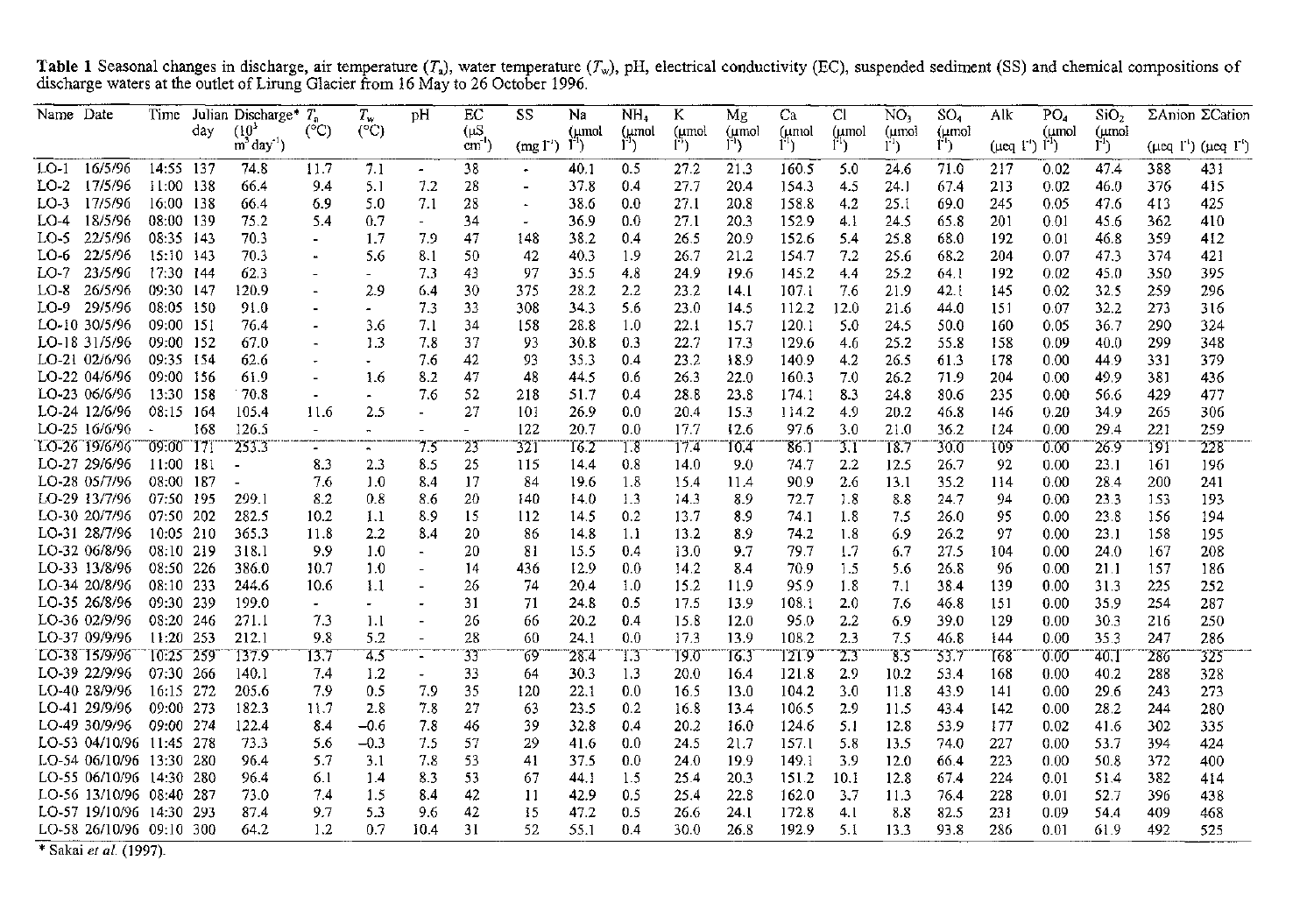

Fig. **2** Seasonal variations of discharge (Sakai *et al,* 1997), water and air temperature, p H, electrical conductivity (EC) and concentration of suspended sediment (SS) of discharge waters at the outlet of Lirung Glacier in the Nepal Himalayas from May to October 1996.

where  $C_{Di}$  and  $C_{RAi}$  are average concentrations of species i in discharge water and rainwater, respectively. The  $C_{\text{RA}i}$  values as well as those of snow  $(C_{\text{SN}i})$  for the pre-, actual and post-monsoon periods are assumed to be equal to average concentrations of snow pit samples collected at Yala Glacier (5450 m a.m.s.l.) on 20 May (245 cm deep), 3 August (158 cm deep) and 9 October (200 cm deep) 1996, respectively (Bhatt *et al.*, unpublished data). The  $C_{Di}$  (observed),  $C_{SNi}$  and  $C_{RAi}$  (assumed) and  $C_{Mi}$ (estimated) values for the three periods in 1996 are listed in Table 2. Average daily fluxes of dissolved species in discharge, rain and melt waters are estimated by multiplying the average concentrations with cumulative volumes of discharge, rain and melt waters, respectively, for the three periods, and are also shown in Table 2.

The average daily water discharge during the monsoon period was 3.2 and 2.5 times higher than those of pre- and post-monsoon periods, respectively (Table 2). The average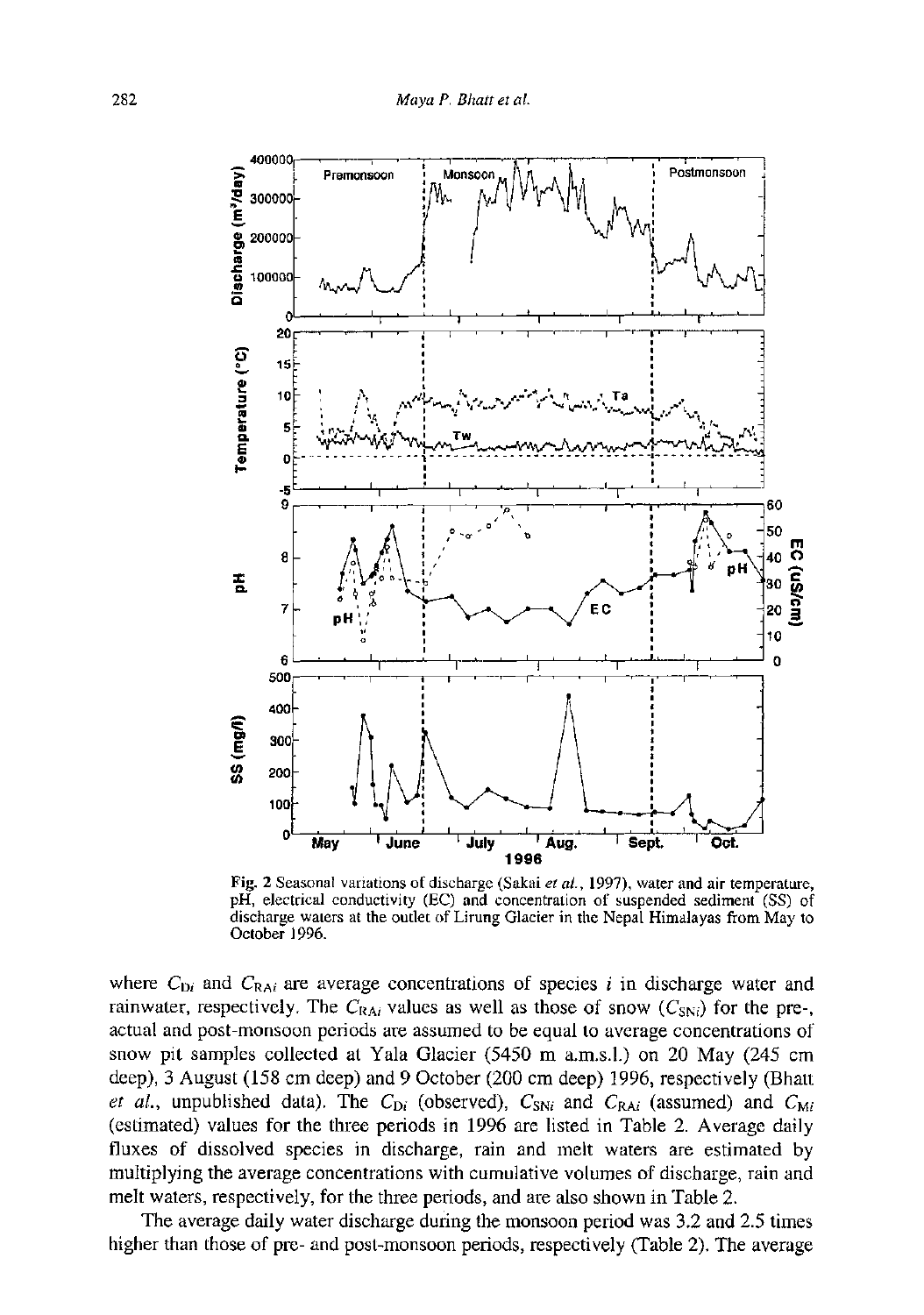TDS concentration during the monsoon period was lower (0.57 times) than those during the pre- and post-monsoon periods. The average daily TDS flux during the monsoon period was 1.86 and 1.46 times higher than those during the pre- and post-monsoon periods. The total discharge of TDS through the observed period (170 days) was 597 t, and that during the monsoon period (87 days) was 63% of the total discharge (Table 2). The contributions of dissolved species from rain to discharge water were less than  $1\%$ by mass except for NH<sub>4</sub><sup>+</sup> (25%) and Cl<sup>-</sup> (2.3%). This indicates that dissolved species in the discharge waters were derived from chemical weathering within the subglacial drainage system (Tranter *et al.,* 1993). During the monsoon period, the concentrations



Fig. 3 Seasonal variations of concentrations of major anions ( $\mu$ eq  $1^{-1}$ ), major cations ( $\mu$ eq  $\Gamma$ <sup>1</sup>) and dissolved silica ( $\mu$ mol  $\Gamma$ <sup>1</sup>) in discharge waters at the outlet of Lirung Glacier in the Nepal Himalayas from May to October 1996.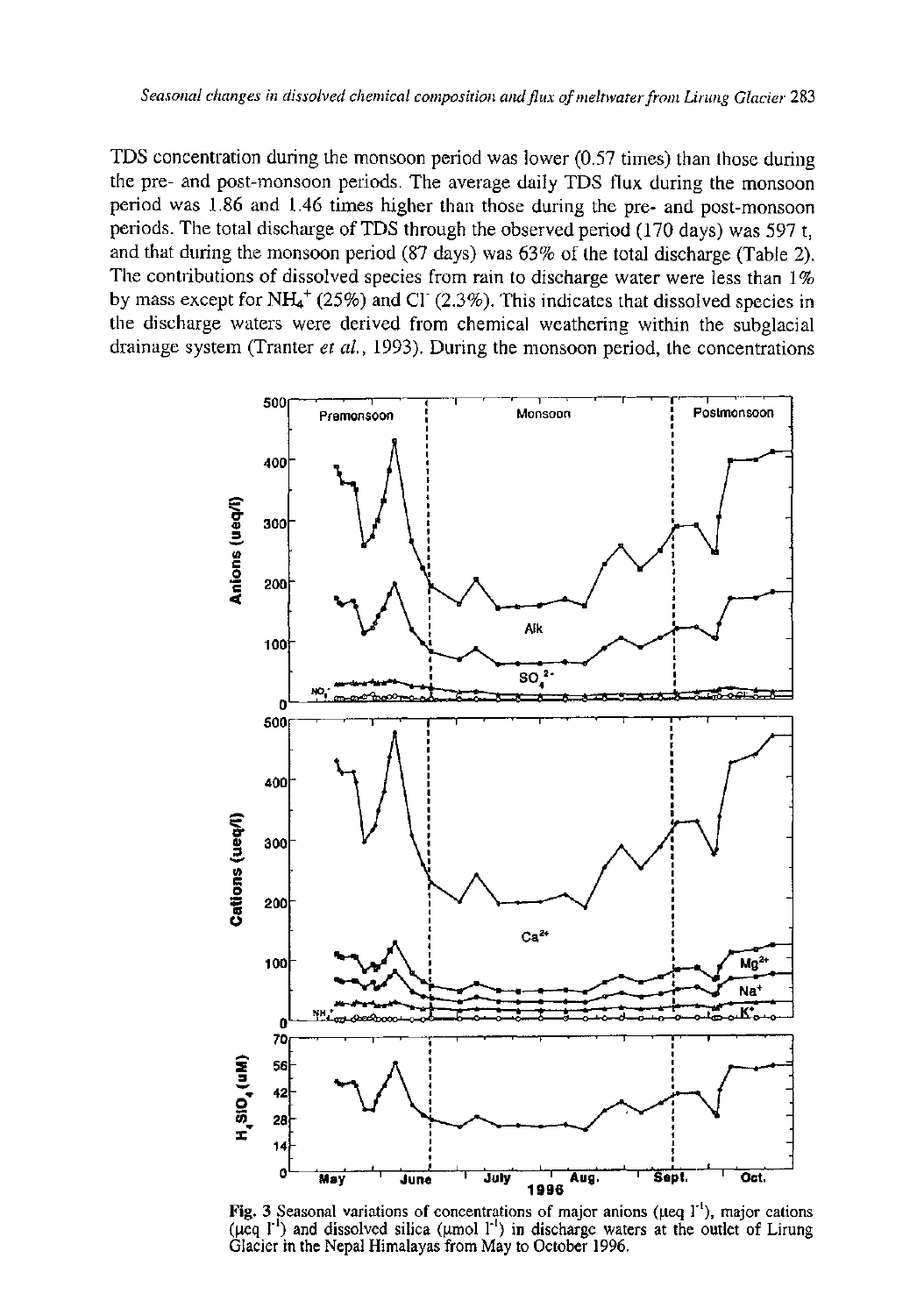

**Fig. 4** Seasonal variations of discharge fluxes of anions, cations (eq day") and dissolved silica (moles day'') at the outlet of Lirung Glacier in the Nepal Himalayas from May to October 1996.

were lower than those of the pre- and post-monsoon periods mainly by dilution from enhanced melting and rainfall (Fukushima *et al,* 1987; Rana *et al,* 1997). However, weathering activity was much higher during the monsoon period due to the larger melting water mass.

The dominance of  $Ca^{2+}$ , Alk and  $SO_4^2$  in glacier meltwaters has been widely observed and considered to be due to sulphide oxidation (SO) coupled with calcium carbonate dissolution (CD) within the subglacial drainage system (Tranter  $\&$  Raiswell, 1991; Tranter *et al,* 1993; Hasnain & Thayyen, 1999). Linear relationships of cation and anion concentrations *vs* sulphate concentration (Tranter & Raiswell, 1991) are also observed at the outlet of Lirung Glacier.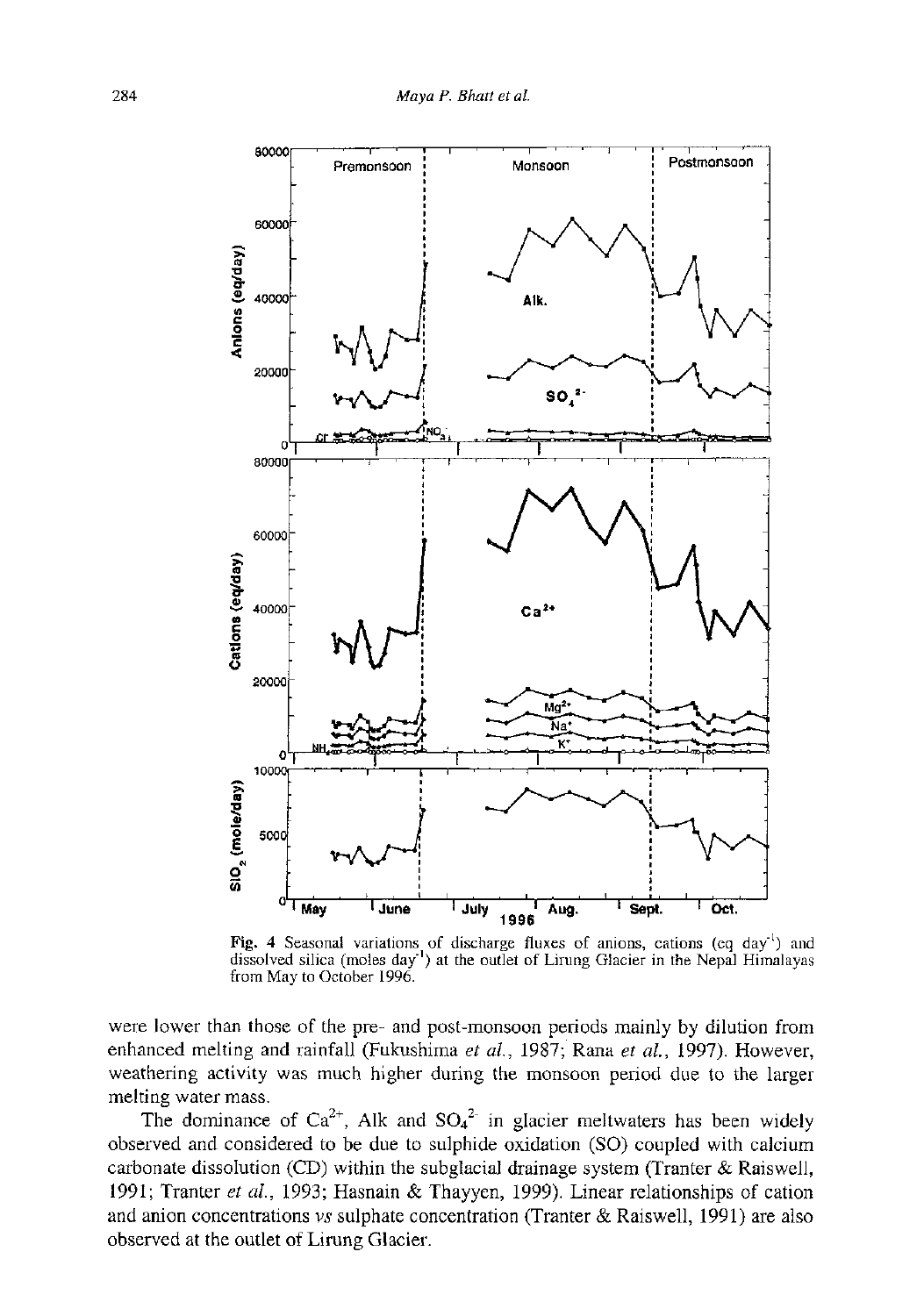| Season                                                                                      | Period         | Water flux                             | Water flux Na     |         | NH <sub>a</sub> | K       | Mg      | Ca               | <b>CI</b> | NO <sub>3</sub> | SO <sub>4</sub>            | Alk $(eq)$ | PO <sub>a</sub> | SiO <sub>2</sub> | ΣAnion              | $\Sigma$ Cation   | TDS     |
|---------------------------------------------------------------------------------------------|----------------|----------------------------------------|-------------------|---------|-----------------|---------|---------|------------------|-----------|-----------------|----------------------------|------------|-----------------|------------------|---------------------|-------------------|---------|
|                                                                                             | $\text{(day)}$ | $(10^3 \text{ m}^3)$<br>$\text{day}^1$ | (mm<br>$day^{-1}$ |         |                 |         |         |                  |           |                 |                            |            |                 |                  | (eq)                | (cq)              | (kg)    |
| <b>Concentrations</b> ( $\mu$ mol $\Gamma$ <sup>1</sup> or $\mu$ eq $\Gamma$ <sup>1</sup> ) |                |                                        |                   |         |                 |         |         |                  |           |                 |                            |            |                 |                  |                     |                   |         |
| Discharge                                                                                   |                |                                        |                   |         |                 |         |         |                  |           |                 |                            |            |                 |                  |                     |                   |         |
| Pre-monsoon                                                                                 | 41             | 87.0                                   | 6.31              | 35.5    | 1.1             | 24.7    | 18.7    | 139.7            | 5.7       | 24.2            | 60 1                       | 185.3      | 0.04            | 42.7             | 335.5               | 378.1             |         |
| Monsoon                                                                                     | 87             | 277.8                                  | 20.13             | 17.6    | 0.8             | 15.1    | 10.6    | 85.9             | 2.1       | 9.1             | 32.8                       | 113.6      | 0.00            | 27.2             | 190.4               | 226.4             |         |
| Post-monsoon                                                                                | 42             | 109.6                                  | 7.94              | 38.2    | 0.6             | 23.1    | 197     | 145.8            | 4.6       | 11.5            | 66.5                       | 207.3      | 0.01            | 47.6             | 356.5               | 392.9             |         |
| $Show*$                                                                                     |                |                                        |                   |         |                 |         |         |                  |           |                 |                            |            |                 |                  |                     |                   |         |
| Pre-monsoon                                                                                 | 41             | 14.4                                   | 1.35              | 0.55    | 4.08            | 0.27    | 0.16    | 2.47             | 1.03      | 2.12            | 0.67                       | 0.00       | 0.02            | 0.14             | 4.5                 | 10.2              |         |
| Monsoon                                                                                     | 87             | 74.5                                   | 5.42              | 0.72    | 2.11            | 0.24    | 0.04    | 0.43             | 0.68      | 0.17            | 0.04                       | 0.00       | 0.00            | 0.07             | 0.9                 | 4.0               |         |
| Post-monsoon                                                                                | 42             | 34.5                                   | 2.32              | 0.07    | 0.07            | 0.06    | 0.02    | 0.04             | 0.40      | 0.72            | 0.10                       | 0.00       | 0.00            | 0.05             | 1.3                 | 0.3               |         |
| Rain*                                                                                       |                |                                        |                   |         |                 |         |         |                  |           |                 |                            |            |                 |                  |                     |                   |         |
| Pre-monsoon                                                                                 | 41             | 1.8                                    | 0.18              | 0.55    | 4.08            | 0.27    | 0.16    | 2.47             | 1.03      | 2.12            | 0.67                       | 0.00       | 0.02            | 0.14             | 4.54                | 10.16             |         |
| Monsoon                                                                                     | 87             | 32.7                                   | 2.43              | 0.72    | 2.11            | 0.24    | 0.04    | 0.43             | 0.68      | 0.17            | 0.04                       | 0.00       | 0.00            | 0.07             | 0.94                | 4.01              |         |
| Post-monsoon                                                                                | 42             | 4.3                                    | 0.20              | 0.07    | 0.07            | 0.06    | 0.02    | 0.04             | 0.40      | 0.72            | 0.10                       | 0.00       | 0.00            | 0.05             | 1.32                | 0.33              |         |
| Meltwater                                                                                   |                |                                        |                   |         |                 |         |         |                  |           |                 |                            |            |                 |                  |                     |                   |         |
| Pre-monsoon                                                                                 | 41             | 85.2                                   | 6.12              | 36.3    | 1.1             | 25.2    | 19.0    | 142.6            | 5.8       | 24.6            | 61.4                       | 189.1      | 0.0             | 43.6             | 342.4               | 385.7             |         |
| Monsoon                                                                                     | 87             | 245.1                                  | 17.69             | 19.9    | 0.6             | 17.0    | 12.0    | 97.3             | 2.3       | 10.3            | 37.2                       | 128.7      | 0.0             | 30.8             | 215.6               | 256.0             |         |
| Post-monsoon                                                                                | -42            | 105.3                                  | 7.74              | 39.8    | 0.6             | 24.1    | 20.5    | 151.7            | 4.8       | 11.9            | 69.3                       | 215.8      | 0.0             | 49.6             | 371.0               | 408.9             |         |
| <b>Daily fluxes</b> (mol day $\frac{1}{2}$ or eq day <sup>-1</sup> )                        |                |                                        |                   |         |                 |         |         |                  |           |                 |                            |            |                 |                  |                     |                   |         |
| Discharge                                                                                   |                |                                        |                   |         |                 |         |         |                  |           |                 |                            |            |                 |                  |                     |                   |         |
| Pre-monsoon                                                                                 | 41             | 87.0                                   | 631               | 3 0 9 3 | 100             | 2 14 6  | 1624    | 12 15 6          | 496       | 2 1 0 3         | 5 2 3 3                    | 16 120     | 3.4             | 3713             | 29 193              | 32 899            | 2 5 4 1 |
| Monsoon                                                                                     | 87             | 277.8                                  | 20.13             | 4890    | 213             | 4 1 8 5 | 2 9 4 4 | 23 851           | 575       | 2 5 2 3         | 9 1 2 1                    | 31 545     | 0.0             | 7560             | 52 884              | 62 877            | 4739    |
| Post-monsoon                                                                                | 42             | 109.6                                  | 7.94              | 4 1 8 9 | 66              | 2538    | 2 1 6 4 | 15980            | 503       | 1 2 6 1         | 7296                       | 22 731     | 1.6             | 5 2 2 4          | 39 090              | 43 081            | 3388    |
| Sum                                                                                         | 170            | 32 339                                 | 2 3 4 4           | 728 164 | 25 3 7 7        | 558728  | 413 567 | 3 244 575 91 511 |           | 358 685         | 1 3 1 4 5 23 4 3 6 0 0 1 7 |            | 208             | 1 029 372        | 7439674             | 8 628 552 658 794 |         |
| Rain                                                                                        |                |                                        |                   |         |                 |         |         |                  |           |                 |                            |            |                 |                  |                     |                   |         |
| Pre-monsoon                                                                                 | 41             | 1.8                                    | 0.18              | 1.0     | 7.2             | 0.5     | 0.3     | 4.4              | 1.8       | 3.7             | 1.2                        | 0.0        | 0.0             | 0.2              | 8.0                 | 18.0              | 1.13    |
| Monsoon                                                                                     | 87             | 32.7                                   | 2.43              | 23.4    | 69.0            | 7.8     | 1.3     | 14.2             | 22.2      | 5.5             | 1.4                        | 0.0        | 0.0             | 2.2              | 30.6                | 131.1             | 4.20    |
| Post-monsoon                                                                                | 42             | 4.3                                    | 0.20              | 0.3     | 0.3             | 0.3     | 0.1     | 0.2              | 1.7       | 3.1             | 0.4                        | 0.0        | 0.0             | 0.2              | 5.7                 | 1.4               | 0.22    |
| Sum                                                                                         | 170            | 3 0 9 6                                | 228               | 2086    | 631             | 711     | 126     | 1418             | 2080      | 765             | 192                        | 0.0        | 1.3             | 215              | 3 2 3 3             | 12198             | 421     |
| Meltwater                                                                                   |                |                                        |                   |         |                 |         |         |                  |           |                 |                            |            |                 |                  |                     |                   |         |
| Pre-monsoon                                                                                 | 41             | 85.2                                   | 6.12              | 3 0 9 2 | 93              | 2 146   | 1624    | 12 152           | 494       | 2 100           | 5 2 3 2                    | 16 120     | 3.4             | 3713             | 29 185              | 32881             | 2 5 4 0 |
| Monsoon                                                                                     | 87             | 245.1                                  | 17.69             | 4866    | 144             | 4 1 7 8 | 2942    | 23 837           | 553       | 2517            | 9 1 2 0                    | 31 545     | 0.0             | 7558             | 52854               | 62746             | 4735    |
| Post-monsoon                                                                                | 42             | 105.3                                  | 7.74              | 4 1 8 9 | 65              | 2 5 3 8 | 2 1 6 4 | 15 980           | 502       | 1258            | 7295                       | 22 731     | 1.6             | 5 2 2 4          | 39 085              | 43 079            | 3 3 8 7 |
| Sum                                                                                         | 170            | 29 243                                 | 2116              | 726 078 | 19 062          | 558 017 | 413441  | 3 243 157 89 431 |           | 357919          | 1 314 330 4 360 017        |            | -206            |                  | 1 029 158 7 436 441 | 8 616 353 658 374 |         |

Table 2 Water fluxes, average concentrations, daily average fluxes and sum of daily fluxes of eleven chemical species at the outlet of Lirung Glacier during the pre-monsoon (9 May to 18 June), monsoon (19 June to 13 September) and post-monsoon (14 September to 25 October) periods in 1996.

\* Average concentrations of snow and rain are assumed to be equal to those of pit work snow samples from Yala Glacier (5450 m a.s.l) sampled at respective seasons in 1996 as shown in the text.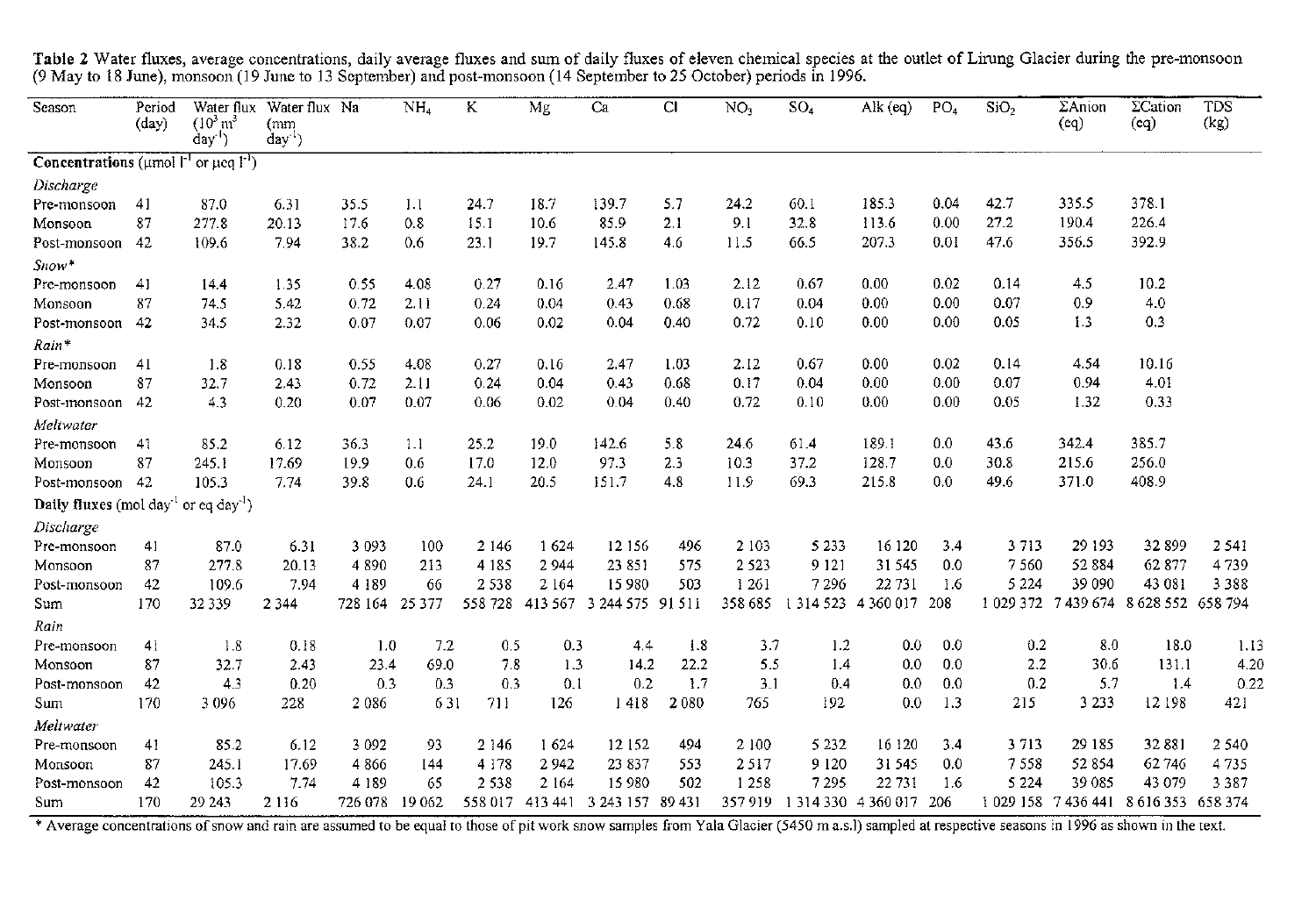Figure 5 shows seasonal variations of relative proportions of anions to the sum of anions, those of cations to the sum of cations, and  $SiO<sub>2</sub>/Alk$  ratio. They were quite constant throughout the pre- to post-monsoon period in 1996. For example, average relative proportions (+1 SD) of Alk,  $SO_4^{\text{-}}$ , NO<sub>3</sub> and Cl were 57.4  $\pm$  2.5%,  $35.6 \pm 2.1\%$ ,  $5.5 \pm 2.2\%$  and  $1.43 \pm 0.67\%$ , respectively, and those of Ca<sup>2+</sup>, Mg<sup>2+</sup>, Na<sup>+</sup>, K<sup>+</sup> and NH<sub>4</sub><sup>+</sup> were 74.6  $\pm$  1.2%, 9.7  $\pm$  0.4%, 8.9  $\pm$  1.0%, 6.5  $\pm$  0.6% and 0.29  $\pm$  0.37%, respectively. The constancy of chemical composition of meltwaters throughout the preto post-monsoon period suggests that the principal chemical weathering processes are not changed by the enhanced melting during the monsoon period.



Fig. **5** Seasonal variations of relative proportions of anions (%), those of cations (%) and  $SiO<sub>2</sub>/Alk$  ratio in discharge waters at the outlet of Lirung Glacier in the Nepal Himalayas from May to October 1996.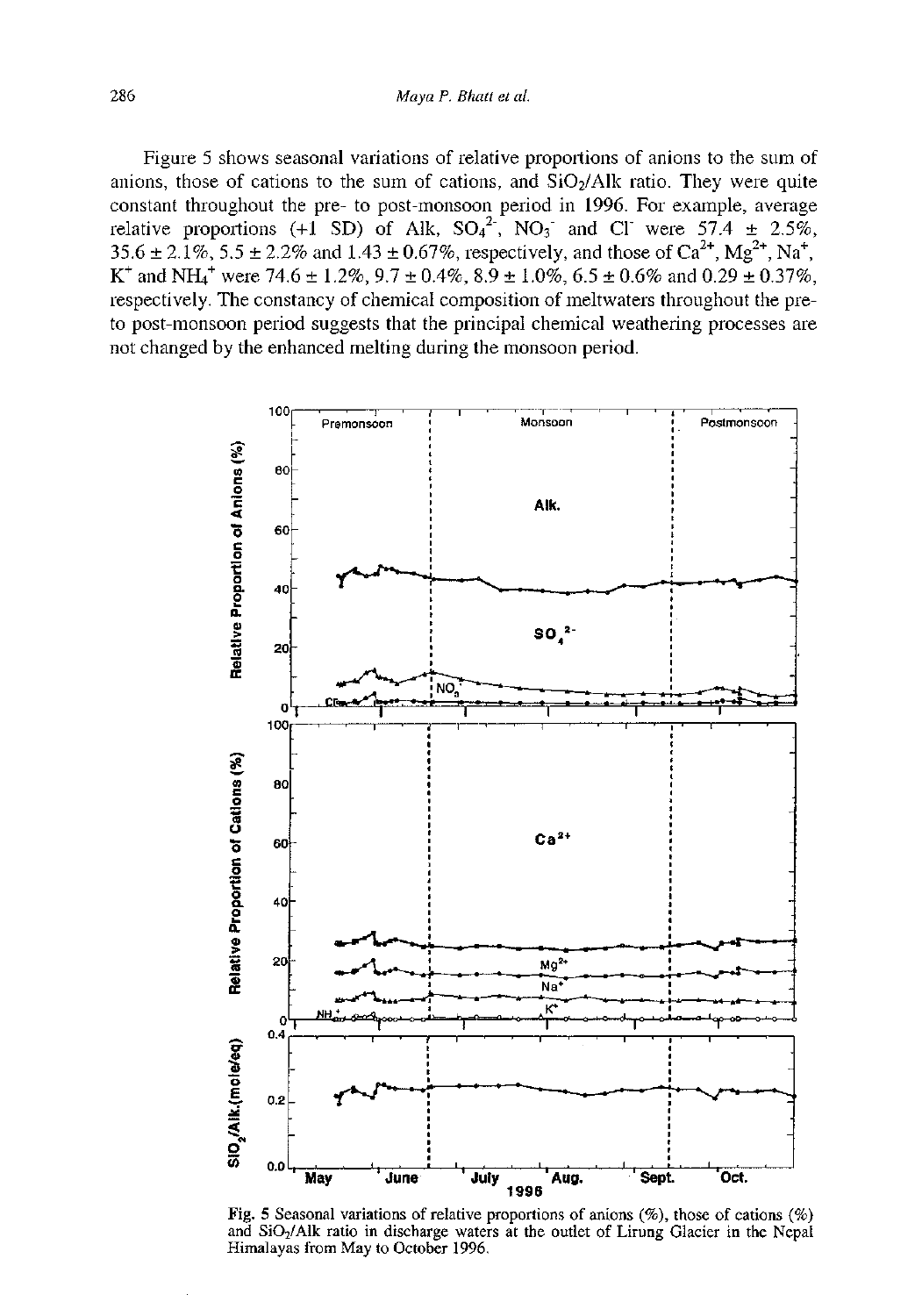*Seasonal changes in dissolved chemical composition and flux of meltwater from Lirung Glacier* 287

Impurities in pond waters on the debris-covered surface of Lirung Glacier showed that most of them were much more dilute than in the discharge waters (Masuzawa *et al.,* paper in preparation). Weathering of the surface debris may be relatively slow compared to the fresh rock flower introduced into the water at the base of the glacier. Furthermore, Rana *et al.* (1997) suggested the melting within the debris-covered area **w a s abou t 10 %** of **tota l meltin <sup>g</sup>** of Lirung **Glacier .** So the effect of surface debris cover on the chemical composition of discharge water of Lirung Glacier seems to be not significant.

The cationic denudation rate (CDR) of the Lirung Glacier basin is estimated to be 740 meq m<sup>-2</sup> year<sup>-1</sup> based on assumptions that the water discharge from November to April is 12% of the annual discharge (Fukushima *et al,* 1987) and that average concentrations of dissolved species in discharge waters from November to April are equal to the average values for the pre- and post-monsoon periods in 1996 (Table 2). The estimated CDR for Lirung Glacier is about 1/6 of CDR found for Dokriani Glacier, Garhwal Himalayas, India, but is similar to CDR for European and North American glaciers (Hasnain & Thayyen, 1999).

Acknowledgements The authors would like to express their thanks to Prof. Y. Ageta and Dr M. Nakawo for allowing them to join the Cryosphere Research Expedition in the Himalayas in 1996. They thank all members of the expedition for their cooperation during the fieldwork. The interest shown by Prof. Mohan B. Gewali of Tribhuvan University in the preparation of this paper is greatly appreciated. They are indebted to two anonymous reviewers and Prof. C. F. Raymond for their critical reviews and valuable comments. This work was supported in part by a Grant-in-Aid for Scientific Research (no. 06041051) from the Ministry of Education, Science, Sports and Culture, Japan.

#### **REFERENCES**

- Ageta, Y., Ohata, T., Tanaka, Y., Ikegami, K. & Higuchi, K. (1980) Mass balance of Glacier AX010 in Shorong Himal, East Nepal during the summer monsoon season. *J. Japan. Soc. Snow Ice (Seppyo)* **41,** 34-41.
- Collins, D. N. (1999) Solute flux in meltwaters draining from a glacierized basin in the Karakoram mountains. *Hydrol. Processes* **13,**3001-3015.
- Fujita, K., Sakai, A. & Chhetri, T. B. (1997) Meteorological observation in Langtang Valley, Nepal Himalaya, 1996. *Bull. Glacier Res.* **15,** 71-78.
- Fukushima, Y., Kawashima, K., Suzuki, M., Ohta, T., Motoyama, H., Kubota, H., Yamada, T. & Bajracharya, O. R. (1987) Runoff characteristics in three glacier-covered watershed of Langtang Valley, Nepal Himalayas. *Bull. Glacier Res.* **5,** U-18.
- Hasnain, S. I. & Thayyen, R. J. (1999) Controls on the major-ion chemistry of the Dokriani glacier meltwaters, Ganga basin, Garhwal Himalaya, India. *J. Glaciol.* **45,** 87-92.
- Higuchi, K., Ageta, Y., Yasunari, T. & Inoue, J. (1982) Characteristics of precipitation during the monsoon season in high mountain areas of the Nepal Himalaya. In: *Hydrological Aspects of Alpine and High-Mountain Areas* (ed. by J. W. Glen) (Proc. Exeter Symp., July 1982), 21-30. IAHS Publ. no. 138.
- Inger, S. & Harris, B. W. (1992) Tectonothermal evolution of the High Himalayan Crystalline Sequence, Langtang Valley, northern Nepal. J. Metamorphic Geol. 10, 439-452. northern Nepal. *J. Metamorphic Geol.* **10,**439^152.
- $K$ adota, T., Grad Himeleta, K., Fujita, R.  $\alpha$ . T. (1997), Monitoring and prediction of shrinkage of a small glacier in the Nepal Himalaya. *Ann. Glaciol.* **24,** 90-94.
- K. Higuchi), 85-89. Data Centre for Glacier Research, Water Res. Inst., Nagoya Univ., Nagoya, Japan.
- Nakawo, M., Fujita, K., Ageta, Y., Shankar, K. & Pokhrel, A. P. (1997) Basic studies for assessing the impacts of the Nakawo, M., Fujita, K., Ageta, Y., Shankar, K. & Pokhrel, A. P. (1997) Basic studies for assessing the impacts of the global worming on the Himalayan cryosphere, 1994-1996. *Bull. Glacier Res.* **15,** 53-58.